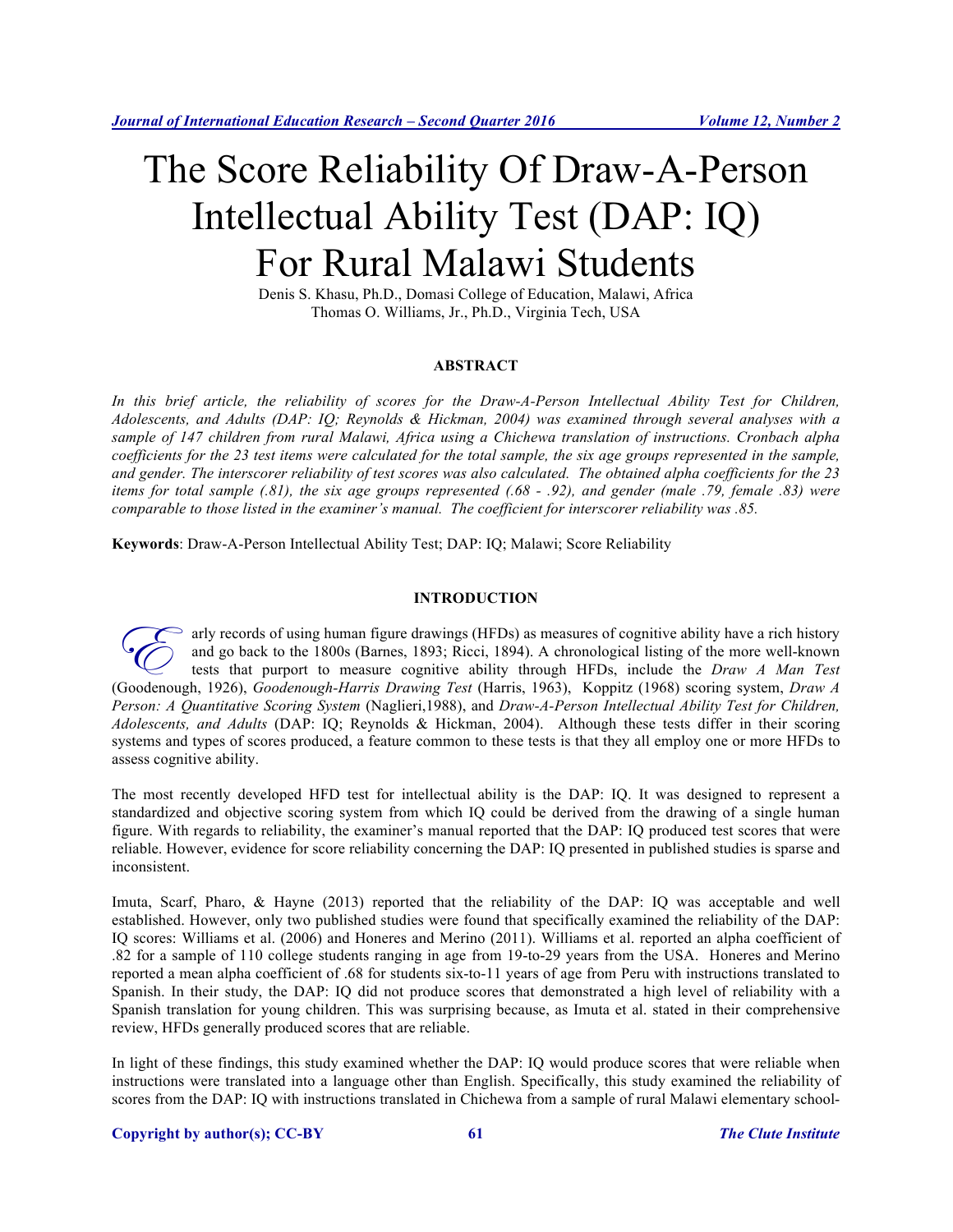age children through several analyses. The first analysis examined the reliability of scores for the 23 test items for the total sample. The second analysis examined reliability of scores for the test items across six age groups represented in the sample. The third analysis examined the reliability of scores across gender. The fourth analysis examined interscorer reliability for a random sample of 50 participants taken from the total sample.

## **METHOD**

#### **Participants**

Participants represented two classrooms that were composed of 147 first and second grade students from a rural school in Malawi, Africa. The ethnic groups were primarily Chewa and Yao, though multi-ethnicity was high. The class size for the two classrooms was 90 students for the first grade classroom and 57 students for the second grade classroom. It should be noted that it is not uncommon to have large number of students per class and extended age ranges in these rural schools. Fifty-two percent ( $n = 77$ ) of the participants were male and 48 percent ( $n = 70$ ) were female. The age for the participants ranged from five to 10 years  $(M = 6.93; SD = 1.37)$ .

#### **Draw-A-Person Intellectual Ability Test for Children, Adolescents, and Adults**

The DAP: IQ is a screening test designed for children through adults ranging in age from four-to-89 years of age to estimate IQ. It can be individually or group administered and scored by individuals who have had formal comprehensive training in assessment. To administer the DAP: IQ, the examinee is asked to draw a picture of himor herself when provided with the standardized instructions in the examiner's manual. If the examinee draws a side view or only a head, the directions can be repeated and the student can draw another figure. The drawing session is not timed and it is estimated that approximately eight-to-15 minutes are required to administer and to obtain a score for the examinee.

Instruction and procedures for both individual and group instructions are provided. The English instructions for group administration (which were translated to Chichewa in this study) were:

I want you to draw a picture of yourself. Be sure to draw your whole body, not just your head, and draw how you look from the front, not from the side. Do not draw a cartoon or stick figure. Draw the very best picture of yourself that you can. Take your time and work carefully. Now go ahead. Raise your hand if you have a question or when you have completed your drawing. (Reynolds & Hickman, 2004; p. 6).

The DAP: IQ provides a common set of scoring criteria to evaluate the examinee's drawing on 23 items. The 23 items identified for scoring are the head, hair, eyes, eyelashes, eyebrows, nose, mouth, chin, ears, neck, shoulders, arms, elbows, hands, torso, waist, hips, legs, knees, ankles, feet, clothing, and accessories. Scores can range from zero to four points, depending upon the item being scored. A pictorial as well as a verbal description for each point value criterion is presented on the scoring protocol. To obtain the standardized IQ score, the 23 items scores are summed into a raw score. The raw score is then converted into a standardized IQ score ( $M = 100$ ,  $SD = 15$ ) using age-based norms. Scores can be converted to percentile ranks, *T* scores, z scores, and stanines. Age and grade equivalent conversion tables are also provided.

#### *Reliability*

Reynolds and Hickman (2004) reported alpha coefficients for 22 selected age intervals for the entire normative sample  $(N = 2,295)$ . The median alpha coefficient was .82 and ranged from .74 to .87 for the selected age intervals. The alpha coefficients for white, African American, Hispanic, and for those participants who listed "Other" for race, ranged from .73 to .80. Mean alpha coefficients were also reported for left-handed individuals (.80) and righthanded individuals (.86). The mean coefficient alpha for males and females was reported as .80.

Published studies of score reliability for the DAP: IQ includes Williams et al. (2006), Honores and Merino (2011) and Imuta et al. (2013). Williams et al. reported alpha coefficient of .82 for a sample of 110 college students from the USA. Honores and Merino reported a mean alpha coefficient of .68 for a sample of 155 children ranging in age

#### **Copyright by author(s); CC-BY 62** *The Clute Institute*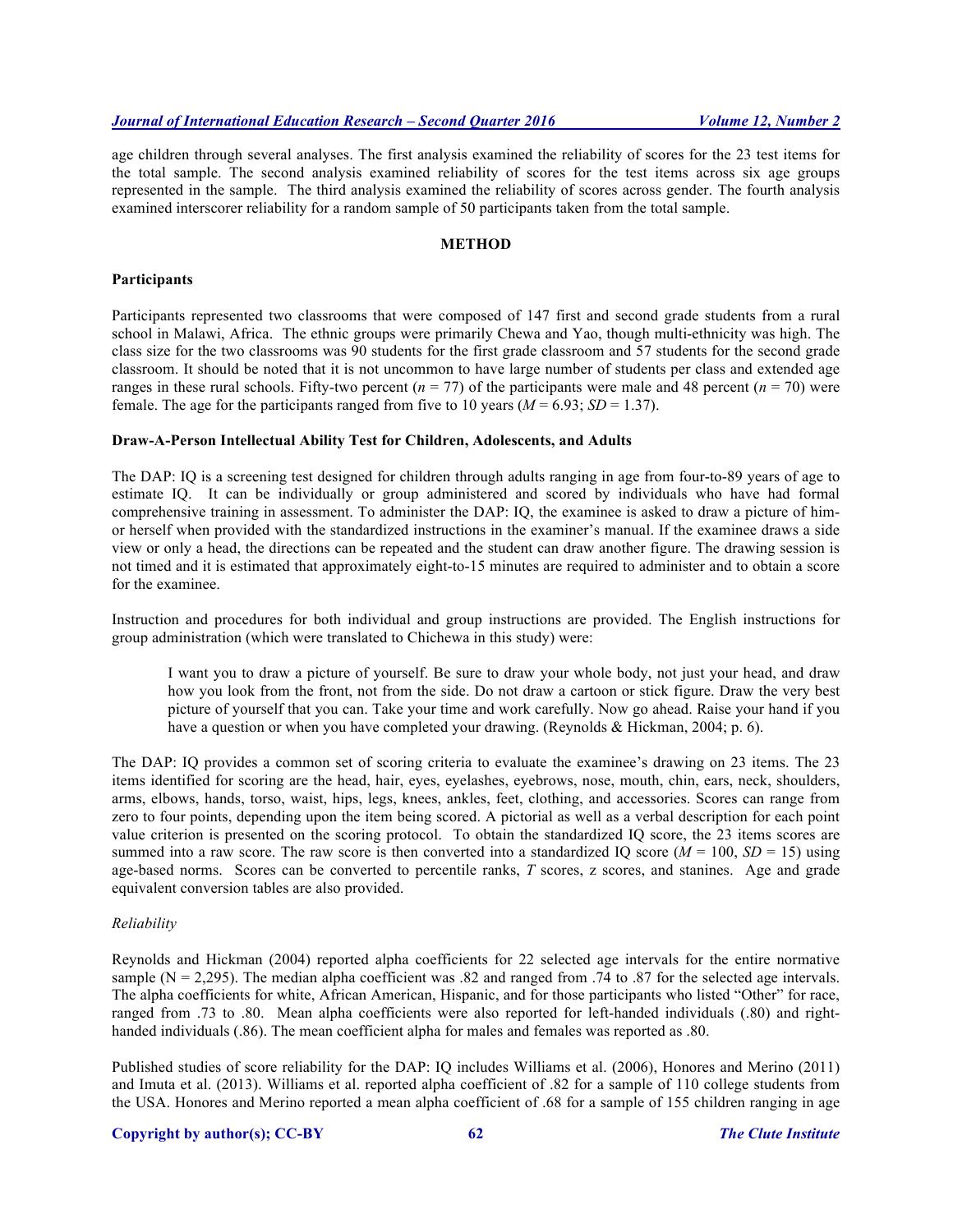from six to 11 years from Peru using a Spanish translation of instructions. Imuta et al presented a well-researched summary of DAP: IQ psychometrics indicating that the DAP: IQ usually produced scores that were reliable.

#### *Interscorer Reliability*

Reynolds and Hickman (2004) presented two studies concerning interscorer reliability in the examiner's manual. In one study 31 protocols from participants ranging from 11-to-75 years in age were employed and in a second study 148 protocols were selected from participants in six to 11 year range. After converting the raw scores to standardized IQ scores, the resulting correlation coefficients were .95 and .91 respectively. Williams et al. (2006) reported interscorer correlation coefficients of .83 for standardized IQ for a sample of 31 college students and Honores and Merino (2011) reported an interscorer coefficient of .91 for standardized IQ for a sample of 31 children from Peru six to 11 years of age.

### *Test-Retest Reliability*

Test-retest reliability was reported by Reynolds and Hickman (2004) with a sample of 45 individuals ranging in age from 6 through 57 years who were tested twice. These individuals were retested within a 1-week time period. The resulting correlation coefficient between the two standardized IQ scores was .86.

#### **Procedure**

The instructions were translated into Chichewa. They were forward and back translated by two individuals fluent in Chichewa and English to ensure accuracy. The testing situation was presented to the students as an activity and proctored per the examiner's manual instructions. The verbatim translation used for the group instruction was:

Ndikufuna kuti aliyense adzijambule yekha. Muwonetsetse kuti mwajambula thupi lonse, osati mutu wokha. Mudzijambule m'mene inu mumaonekera chakumaso osati cha m'mbali ayi. Musajambulenso tianthu tonga ngati tindodo ayi. Mujambule chithunzi chanu chokongola m'mene mungathere. Jambulani mwachifatse ndipo mosathamanga. Panopa, mutha kuyamba. Amene ali ndi funso kapenanso wamaliza aimike dzanja lake.

Scoring instructions were followed as presented in the examiner's manual and the DAP: IQ Administration/Scoring Form. All analyses employed SPSS 22.0 (2013). Cronbach alpha coefficients were computed for the 23 test items for the total sample, the six age groups represented in the study, and for gender. The interscorer reliability was obtained by correlating the IQ scores from a random sample of 50 students' scores taken from the total sample that were scored by both researchers.

#### **RESULTS**

The Cronbach alpha coefficient for the entire sample  $(n = 147)$  was .81, ranging from .76 to .85 using a 95 percent confidence interval. The obtained alpha coefficients for the six age groups ranged from .68 to .92. Alpha coefficients for male and female students were .79 and .83 respectively. Table 1 shows the alpha coefficients and 95 percent confidence intervals for the total sample and the six age groups examined and for males and females. The results from the interscorer study were *r* = .85 for IQ scores from a random sample of 50 students scored by both researchers.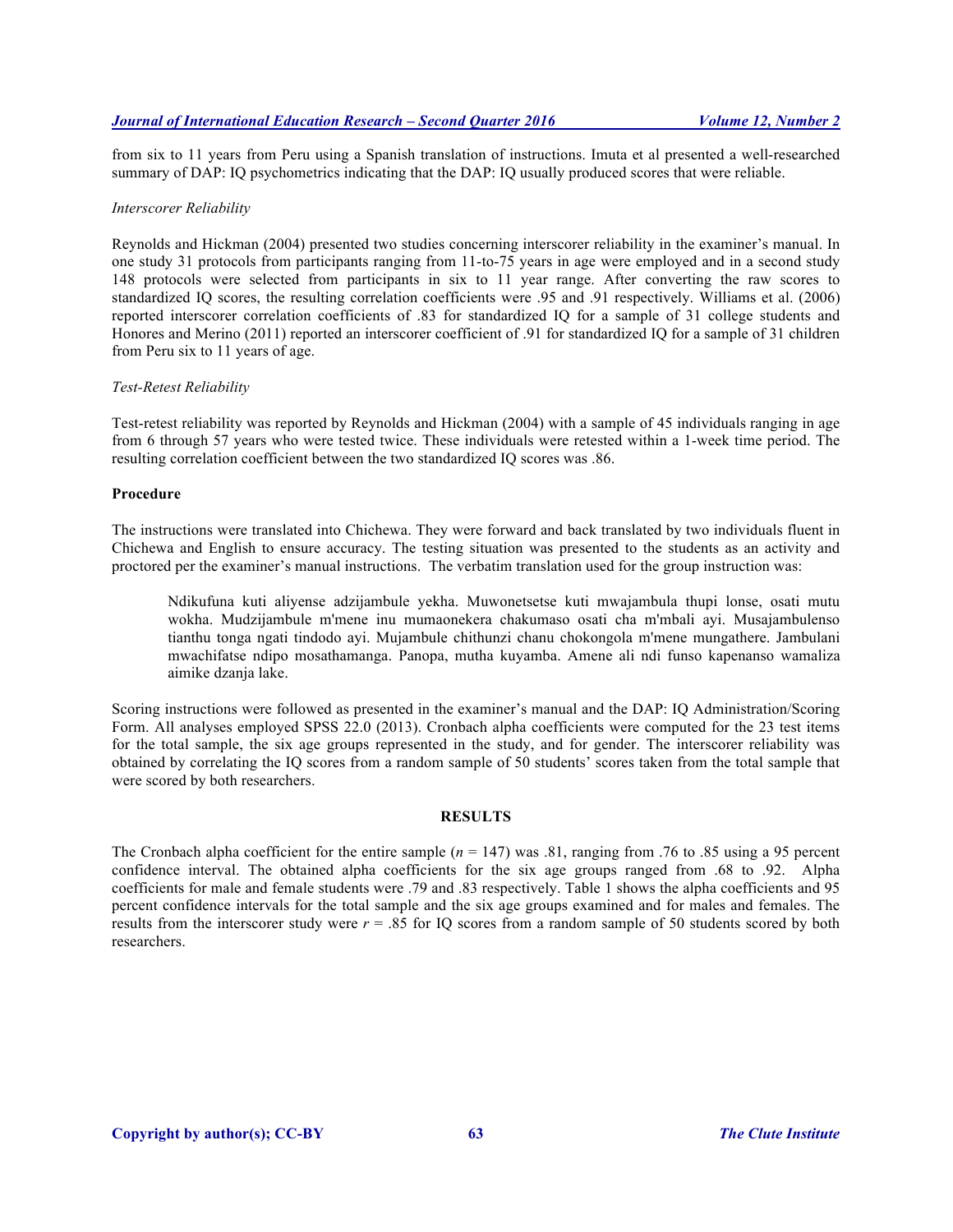## *Journal of International Education Research – Second Quarter 2016 Volume 12, Number 2*

| <b>Table 1.</b> Cronbach alpha coefficients from the DAP: IQ analyses. |                    |                          |                          |                          |
|------------------------------------------------------------------------|--------------------|--------------------------|--------------------------|--------------------------|
| Group                                                                  | <b>Sample Size</b> | <b>Alpha Coefficient</b> | <b>Alpha Coefficient</b> | <b>Alpha Coefficient</b> |
|                                                                        |                    | <b>Examiner's Manual</b> | <b>Obtained</b>          | 95% CI                   |
| $CA = 5$                                                               | 15                 | .82                      | .68                      | $.39 - .87$              |
| $CA = 6$                                                               | 57                 | .80                      | .80                      | $.72 - .87$              |
| $CA = 7$                                                               | 28                 | .79                      | .72                      | $.54 - .85$              |
| $CA = 8$                                                               | 25                 | .77                      | .75                      | $.59 - .87$              |
| $CA = 9$                                                               | 13                 | .82                      | .89                      | .78-.96                  |
| $CA = 10$                                                              | 9                  | .84                      | .92                      | $.81 - .98$              |
| Total Sample                                                           | 147                | .82                      | .81                      | $.76 - .85$              |
| Male                                                                   | 77                 | .80                      | .79                      | $.72 - .85$              |
| Female                                                                 | 70                 | .80                      | .83                      | $.76 - .88$              |

**Note:** CA is chronological age. CI is Confidence interval.

#### **DISCUSSION**

This study evaluated the psychometric properties of the DAP: IQ by examining the reliability of test scores from a sample of Malawi elementary school children using a Chichewa translation of the group administration instructions. In summary, the DAP: IQ produced scores which demonstrated reliability coefficients that were similar to those presented in the examiner's manual (Table 1) for a sample of elementary school students from Malawi. The exception being the five year old age group. The interpretation of the test directions in Chichewa did not appear adversely affect the reliability of the scores in comparison to those listed in the examiner's manual or other published studies. Interscorer coefficients suggested that an acceptable level of agreement on test scores was found between examiners.

Potential advantages of the DAP: IQ are that it produced reliability scores psychometrically similar as those in the examiners manual with a population that is exposed to many different languages and influences. It was also relatively easy to administer and score. Observations of the children taking the test indicated that they truly enjoyed the activity appeared to be immersed in the task. Because the DAP: IQ relied on one drawing and was relatively easy to administer and score, it might prove useful for practitioners in schools who need a screening instrument for group administration. However, while the results concerning score reliability are satifactory, there appears to be limited empirical evidence supporting the validity of the DAP: IQ for either children or adults. Therefore, additional studies examining the validity of the DAP: IQ with this population are needed for before any assertion can be made concerning the utility of DAP: IQ scores for this group.

#### **AUTHOR BIOGRAPHIES**

**Denis Stanislaus Khasu** received his Ph.D. in Curriculum and Instruction from Virginia Tech, USA. He is a professor of Literacy and Teacher Education at the Domasi College of Education in Malawi. Professor Denis Stanislaus Khasu, Domasi College of Education, Malawi, Africa.

**Thomas O. Williams, Jr.**, Ph.D., received his Ph.D. in Rehabilitation and Special Education from Auburn University. He is an associate professor in the School of Education at Virginia Tech, USA. Corresponding author: Thomas O. Williams, Jr., School of Education/Teaching and Learning, War Memorial Hall, RM 314, Virginia Tech, 370 Drillfield Drive, Blacksburg, VA 24061, USA. Email: thwilli1@vt.edu.

#### **REFERENCES**

- Barnes, E. (1893). A study of children's drawings. *Pedagogical Seminary, 2*, 451-416.
- Goodenough, F. (1926). *Measurement of intelligence by drawings*. Chicago: World Book.
- Harris, D. B. (1963). *Children's drawings as measures of intellectual maturity: A revision and extension of the Goodenough Draw-A-Man Test*. New York: Harcourt Brace Jovanovich.
- Honores, L., & Merino, S., (2011). Confiabilidad de la prueba de habilidad intelectual. *International Journal of Psychological Research*, 4(2), 57-63.

IBM Corp. (2013). IBM SPSS Statistics for Windows, Version 22.0. Armonk, NY: IBM Corp.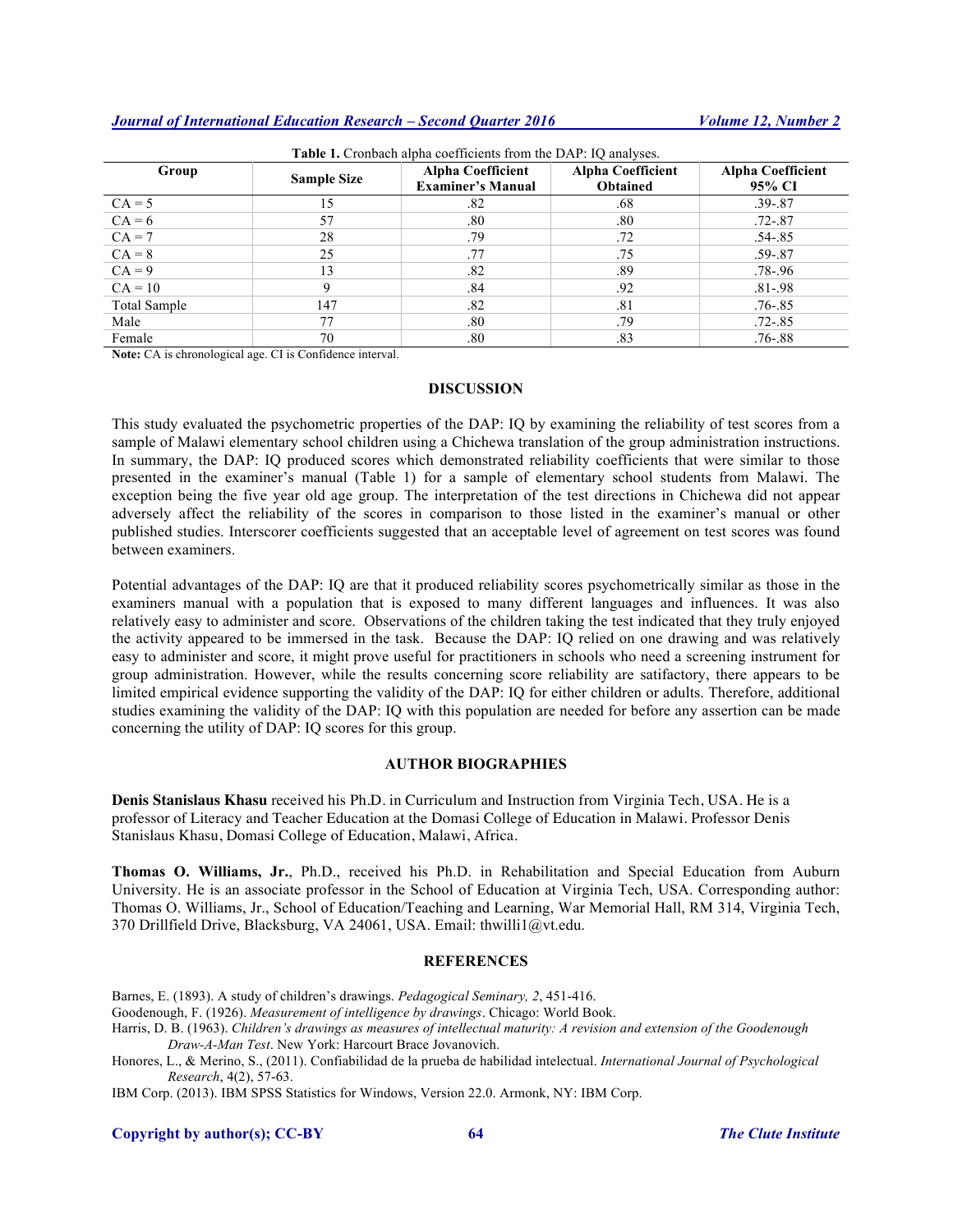- Imuta, K., Scarf, D., Pharo, H., & Hayne, H. (2013). Drawing a Close to the Use of Human Figure Drawings as a Projective Measure of Intelligence. PLoS ONE, 8(3), e58991. doi: 10.1371/journal.pone.0058991
- Koppitz, E. M. (1968). *Psychological evaluation of children's human figure drawing*s. New York: Grune & Stratton.
- Koppitz, E. M. (1984). *Psychological evaluation of human figure drawings by middle school pupils*. New York: Grune & Stratton.
- Naglieri, J. A. (1988). *Draw-A-Person: A Quantitative Scoring System*. San Antonio, TX: The Psychological Corporation.
- Reynolds, C. R., & Hickman, J. A. (2004). *Draw-A-Person Intellectual Ability Test for Children, Adolescents, and Adults examiners manual*. Austin, TX: Pro-ed.

Ricci, C. (1894). L'arte de bambini. *Pedagogical Seminary, 3*, 302-307.

Williams, T. O., Jr., Fall, A.M, Eaves R.C., & Woods-Groves, S. (2006). The stability of scores for the Draw a Person IQ Test. *Journal of Psychoeducational Assessment*, 24(2), 137-144.